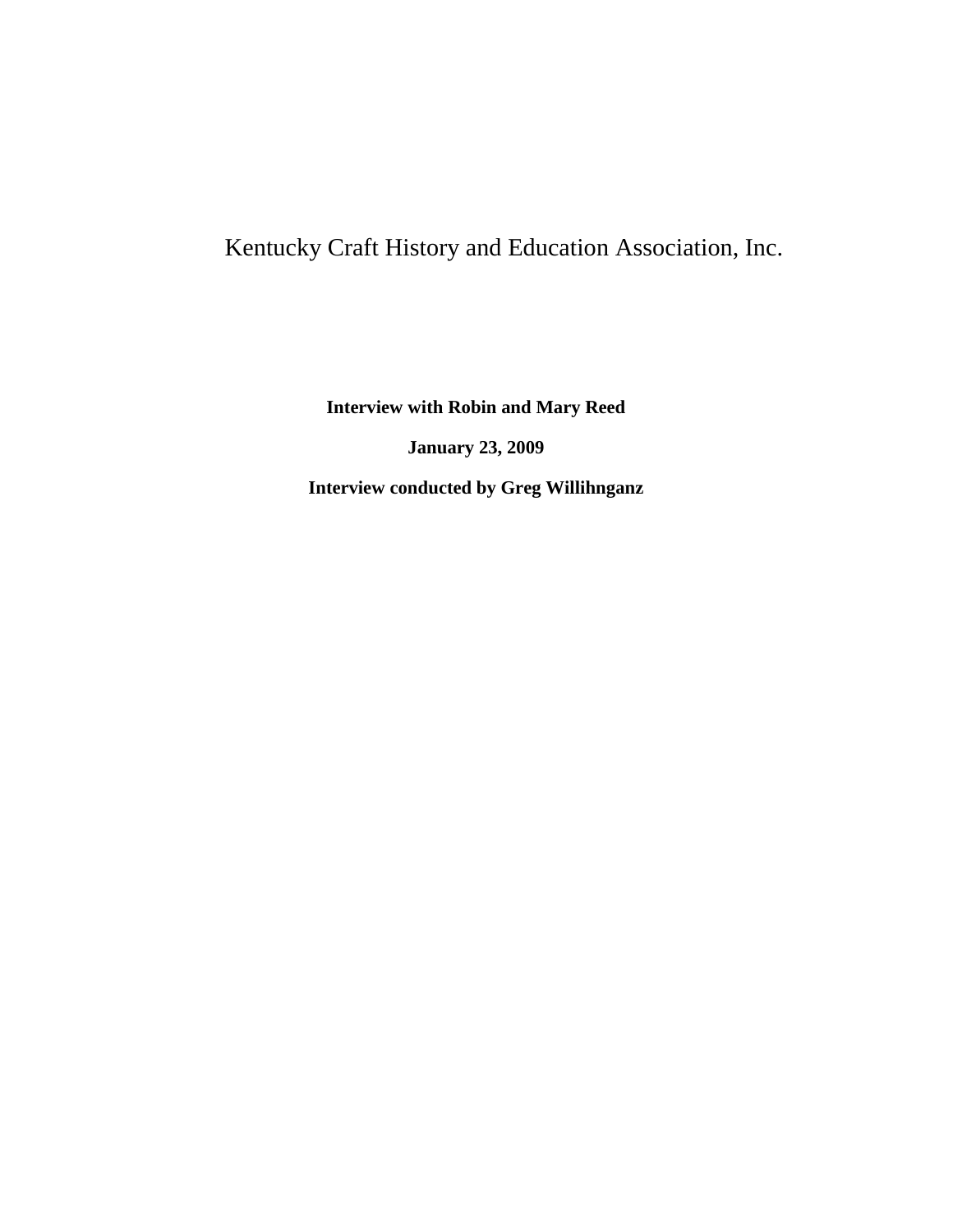WILLIHNGANZ: This is Greg Willihnganz interviewing Robin and Mary Reed at their home in Irvine, Kentucky for the Kentucky Craft History and Education Association, it's January 23, 2009.

WILLIHNGANZ: Thank you very much for doing this interview, we appreciate it.

ROBIN: You're welcome.

MARY: We do traditional Appalachian crafts, work with corn shucks, and make flowers, dolls, nativity sets, birds, floral arrangements, and then also making baskets out of the bark of poplar, willow, hickory trees…the most popular ones. Both of these traditional crafts date back hundreds of years to the American Indians, who taught the pilgrims to make these crafts. So, we feel like we are carrying on an age old tradition and trying to keep it alive.

WILLIHNGANZ: Wow, that's terrific. Robin…

ROBIN: Yeah. The baskets probably have been around since mankind's been on two feet. They've used them for packing materials and carrying firewood, and I've just gotten into the decorative end of the basket business. I do some functional baskets, woven and folded, and I peel all the trees myself, and harvest all my materials. The hickory bark comes off of the hickory tree of course, poplar bark comes off the poplar tree, and the willow's the same. And, they're all pretty much in different locations in this area. They're quite close from the river up to the cliff.

WILLIHNGANZ: Wow, okay. Tell me…tell me about your childhoods growing up. Did you both come from Kentucky or did you come here from someplace else?

ROBIN: Yes, we're both from Lexington originally, and we went to the same high school just different years. I was primarily brought up in the arts, as in music, and then, when I went to post secondary, I was at the University of Kentucky in architecture, and gained a lot of information through architecture on materials. And then, I didn't finish my degree, and ended up looking for a place out in the country to live, and to live what I wanted to work with.

WILLIHNGANZ: So how did you get into doing the baskets and all that?

ROBIN: Well. We actually…we started in candles and we had a free supply of wax at one of the cup manufacturers in Lexington. It was throw away stuff, and we were gathering it and bringing it down here, and filtering it. And, we started candles by pouring them in cookie sheets…pouring the wax in cookie sheets, and then coloring the wax in the cookie sheets, and then throwing the sheets back into hot water, and getting them soft enough to roll around a wick. And, that's pretty much…we were doing that as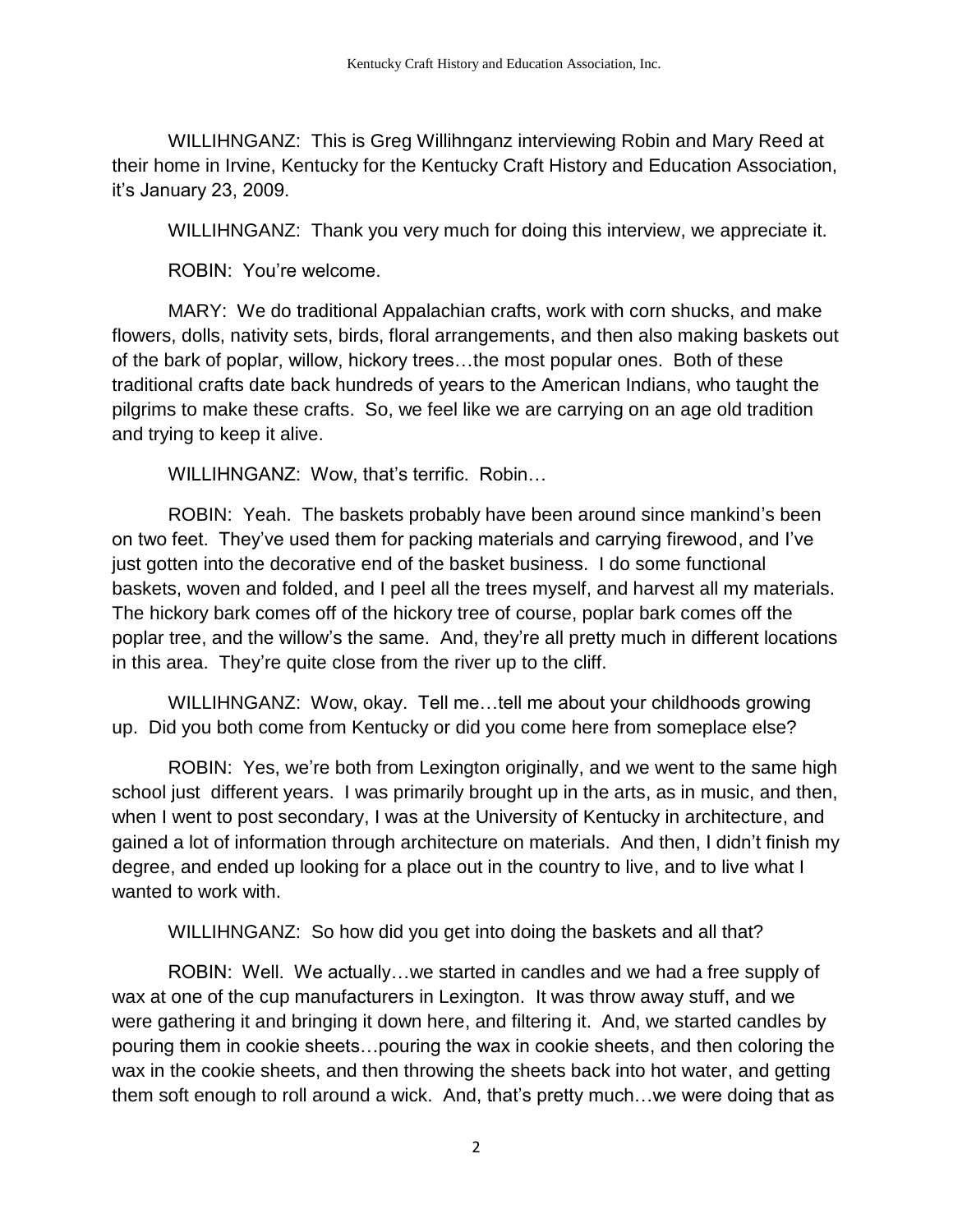a Christmas gift kind of idea and it just…everybody said, why don't you sell 'em? And, we got with Craft Marketing and they told us some…they gave us some guidelines and we took off from there.

WILLIHNGANZ: Wow. So, when you started out you, started out in Craft Marketing, right…when you were doing the candles?

ROBIN: Well, we probably…

MARY: I think Craft Marketing wasn't in existence yet, so we had about ten years on our own making crafts, selling them through shows, to shops. Then, Craft Marketing came along in 1981, the Kentucky Craft Marketing Program which is part of the Kentucky Arts Council, joined up with them, juried into their program and have been with them ever since, so twenty-seven years.

WILLIHNGANZ: So, you joined the Kentucky Guild for Artists and Craftsmen before that. Is that right?

MARY: No. Actually, we had not. We had been with Kentucky Craft Marketing long before we became involved with the Kentucky Guild. That came later.

WILLIHNGANZ: Oh, I see.

MARY: A little backwards compared to maybe most people, but hey, it was the other way around for us.

WILLIHNGANZ: So, how did you transition from candle making to the other crafts that you've done?

MARY: Well, making the crafts became a way of life, a way of supporting our lifestyle of living off the land. Even though we had both been educated at universities, when we moved to rural Eastern Kentucky there were no jobs available, so…and as you know, you've driven, we're quite remote, way off the main highway. And so, anyways, this was a way to make a living at home. And then, you took your wares out and sold them, but you didn't have to go out every day for a job. So, the crafts life…it became part of our lifestyle…the way of supporting ourselves off of the land. Candles were very large, big seller items through the 70's. In the meantime, we learned the traditional crafts of working with corn shucks, and the bark, which are very traditional to this area. They became more popular in the 80's. Candles kinda faded out. People bought them and put them on their mantels for decoration. They quit burning them, but today that cycles come back, and people burn candles again. But, anyways it was…you got…when you went to a show, and you had candles and baskets and corn shucks, and you saw that your candles, I mean your corn shucks were selling a lot more than your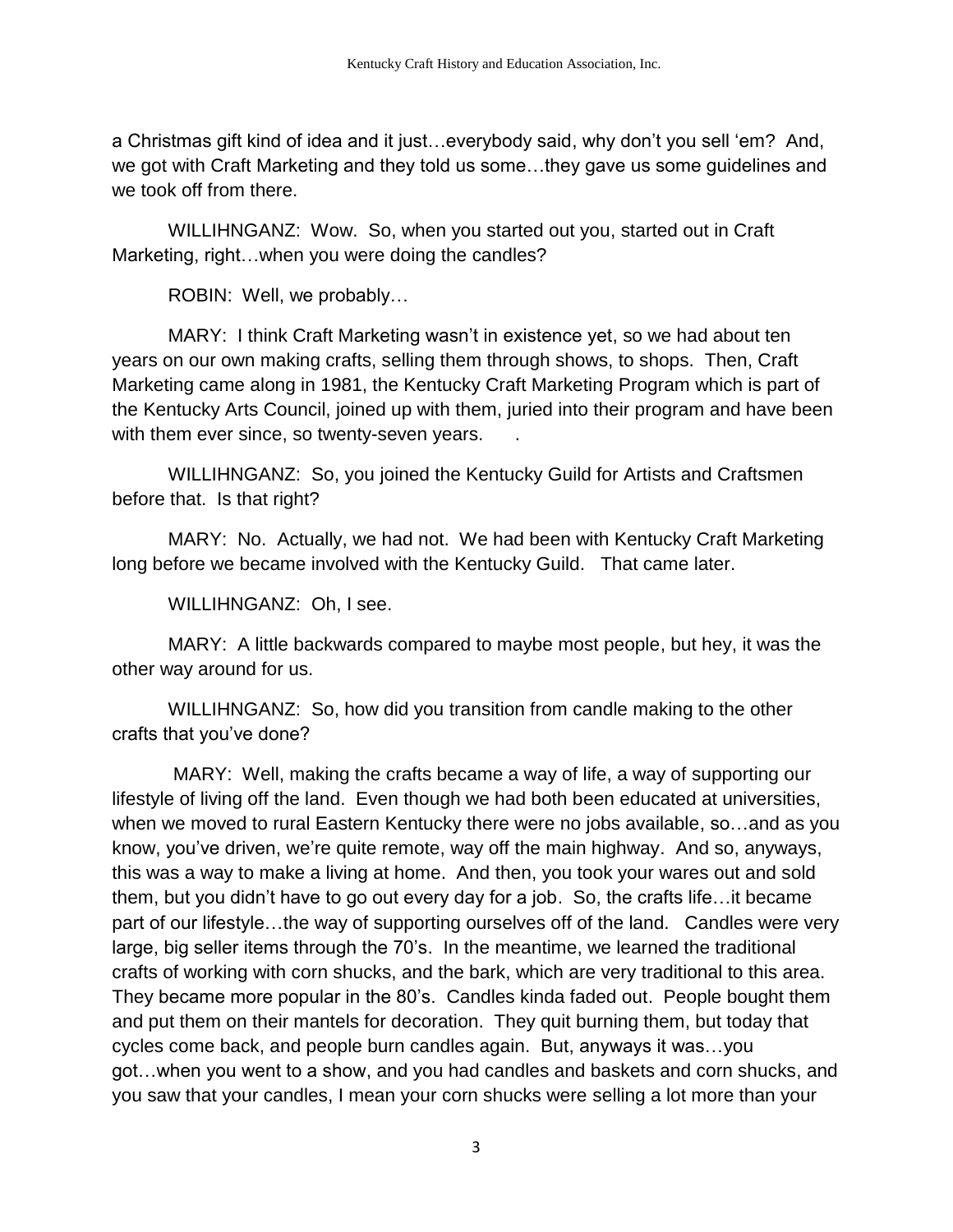candles. You kinda just…they kinda faded out. The candles faded out as the other items became more popular. Tradition is a strong market. It doesn't necessarily fade in and out. Tradition is tradition…it is there, it is history.

WILLIHNGANZ: Now, what drew you to corn shuck art?

ROBIN: Well, we were primarily doing a show in Frankfort, Kentucky. It was called the Frankfort Expo. Is that what it was?

MARY: I think so.

ROBIN: The Frankfort Expo, and it was back in the 70's, and we would always look around at the other booths while we were doing the show…whenever the crowd was slow…and we would…one of us would get up and leave the booth. And, Mary came across a corn shuck booth, and she was fascinated by it. And, I'll let her tell you the story from there.

MARY: Well. We raised acres of corn to feed our horses and chickens…

ROBIN: Feed our horses…

MARY:…and had all these corn shucks available, and thought gees, I can make something out of these. I made my first corn shuck doll from instructions out of Mother Earth News, and it took me about eight hours of following those instructions, and at the end of the day I was very proud of it. But, as the doll dried…corn shucks are a fiber, and so you work with them when they're wet…and when they dry, that fiber shrinks. And, the doll fell apart and kind of went bong. And so, I said, I'll never make another corn shuck doll. But then, I started meeting other corn shuck artists, and talking to them. And, they would give me hints. And, I had one woman, Joan Curry, who was a corn shuck artist, and made a friendship with her through the craft shows, and she'd teach me a little trick and I'd go home and I'd play. And next show, I'd go, take what I'd done back, and she'd make suggestions. And, one of the things she used to do is, like on a flower, she would try to pull the petals out. And, if she could pull the petals out, then I wasn't tying it tight enough. Because, I said as that fiber dries it shrinks, and it becomes loose, and so when I teach corn shuck workshops that's one of the biggest things. You can't tie tight enough, especially when I 'm dealing with kids, I always go back and reinforce it because there's nothing more disappointing, you know, being so proud of it. And then the next day, it falls apart, so I try to reinforce them for them.

WILLIHNGANZ: And, as you've gone along over the years, have you moved into other areas? Have you experimented with weaving or pottery, or any other of the craft field?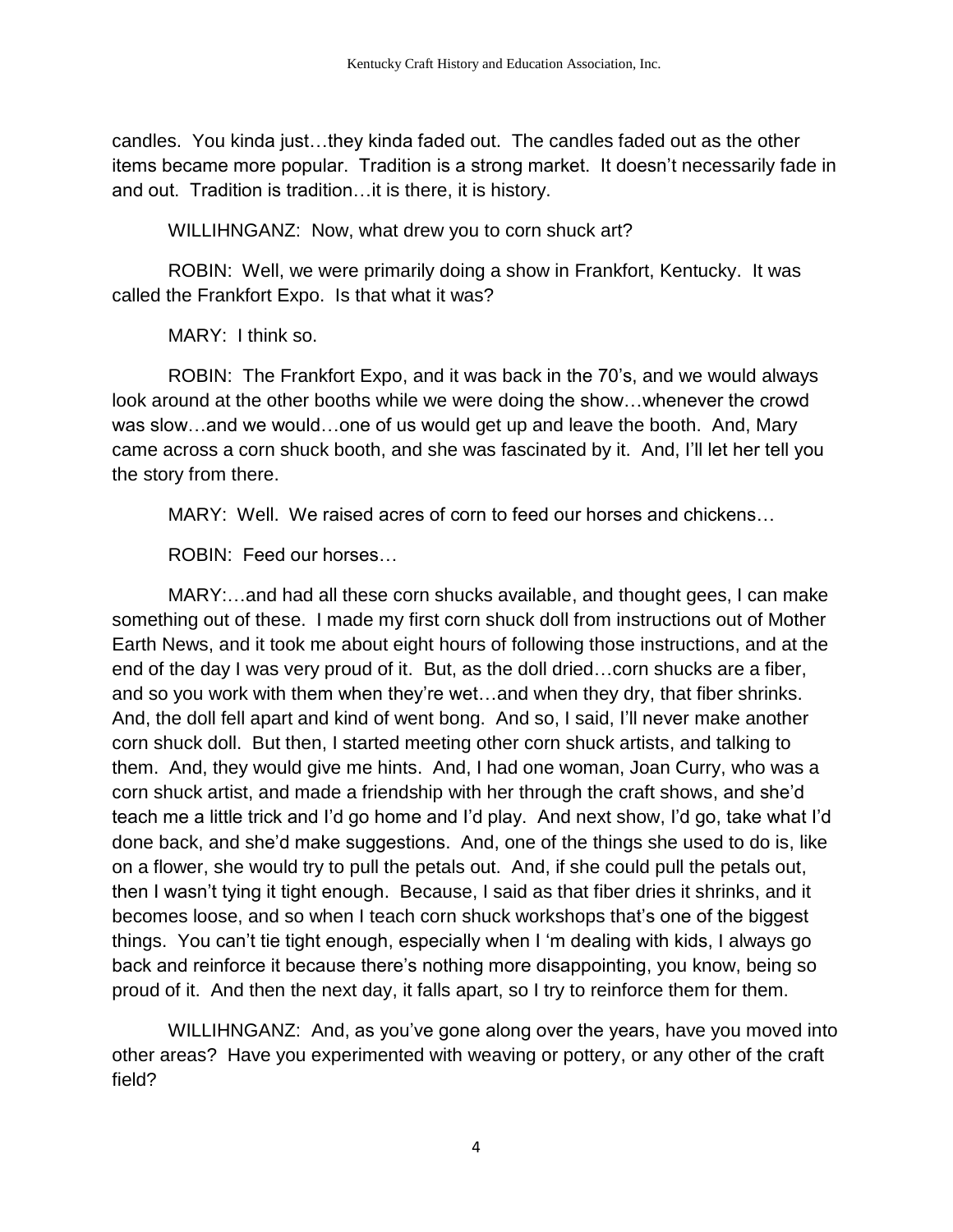MARY: Well, I studied fine arts at UK, and also the University of New Mexico. So, over the years I have…I've done pottery, I've done jewelry, paintings, weaving with the bark, I weave baskets, we both do out of bark. We have…well and I weave garlic. (Mary laughs) We at one time grew three acres of garlic, had it juried into the Kentucky Craft Marketing Program, and took orders on it and sold it. I usually then, would spend about three months in the barn, as I cleaned and braided garlic, and turned it into garlic braids and wreaths. I sold it all over the United States. We've woven grape vines, honeysuckle. We have worked with most of…the majority of the time has been with natural materials that are available to us at…in our surroundings, in our environment here in the woods, gather moss for using in arrangements, cattails, weave with cattail leaves or day lily leaves, it's just a lot of experimental. The inspiration is drawn from ,the environment we live in, living in…within nature, the creek, we use the creek for soaking our bark anyway our inspiration comes from the beauty of the nature around us.

WILLIHNGANZ: You're pretty much dedicated to the country life, lived a fairly, what I would call, organic life. Would that be accurate (Willihnganz laughs)?

ROBIN & MARY: Yeah.

MARY: We've even been certified organic before.

ROBIN: Yeah. We were certified when the program first started up.

WILLIHNGANZ: Okay.

ROBIN: And now, the program has gone to a national…and at the federal level program…and the paperwork is pretty horrendous. And they…they're subsidizing the dues now but the paperwork is pretty out there so it's a lot of work to keep up with the paperwork . We've…we sell everything here that's organic from gardens…from garden vegetables to…I sell organic straw and organic hay.

MARY: Mushrooms…

ROBIN: Mushrooms, sell bamboo and it's organically grown, too. Have about seven varieties, no ten varieties of bamboo that I sell, and I grow six varieties of basket and decorative willow trees.

MARY: We try to survive off of the land.

ROBIN: So, you have to be very diversified in order to pull that off, and we make due with what we've got, and just today I just sent off some…using technology, this instant email stuff. I just sent out a few pictures to two florists today…told 'em that the cutting season on the willows is getting ready to begin, so I'll sell all the stems off my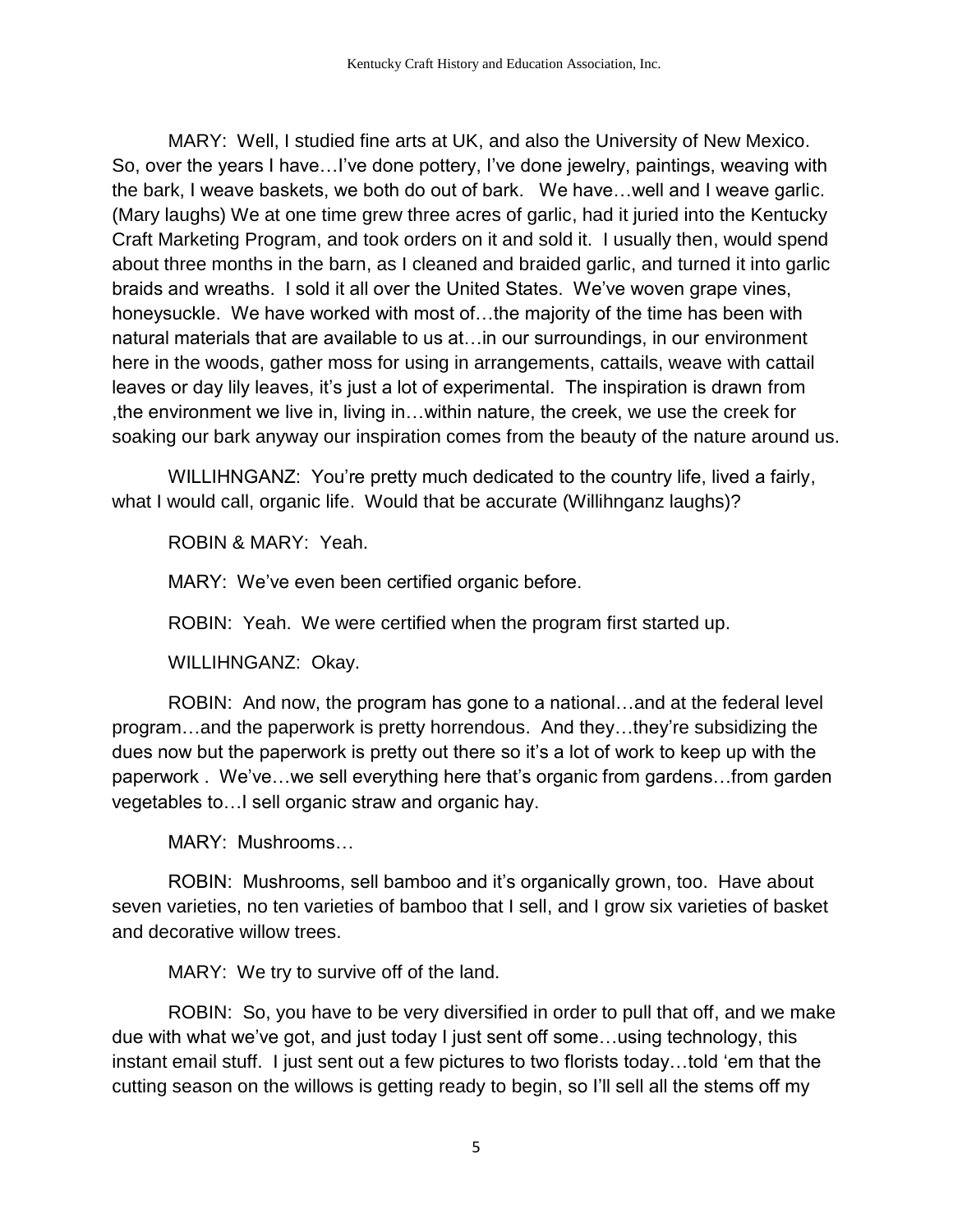willow trees, and then I'll cut them down to about...I'll cut the stumps off to two inches, and then I'll get a new crop next year.

MARY: We use his willow boughs for weaving baskets.

ROBIN: And, I haven't learned that process yet**.** They…they make creels and stuff over in Europe out of these basket willows, and it's kinda…it looks like stick weaving, and I've used them in my rims, and in my handles on my woven baskets before. I just haven't leaned the technique to do this…the stick weaving yet.

WILLIHNGANZ: What are creels?

ROBIN: Creels are like rounded bottom baskets that you can make for making lobster traps or donkey bags...

WILLIHNGANZ: Okay.

ROBIN: and they're kind of…they come down and they round out, so that they kind of fit on an animal. If you need to use them strapped over an animal they'll fit.

WILLIHNGANZ: Okay.

ROBIN: On the back of an animal.

WILLIHNGANZ: How well did your education…your formal education prepare you for the challenges you met basically living off the land?

ROBIN: Oh wow, it didn't. (Robin laughs)

MARY: No, no, it was a learn as you go, day by day…a lot of books, a lot of reading, a lot of asking of questions to your local neighbors, who were born and raised here. We were both, you know, basically, you know, city urban kids, middle class. I had a small garden…my parents had a small garden in their back yard and my mother canned, but did not really prepare us for living with no conveniences, which is how we started out. We did have electricity, heated with wood, cooked with wood, drew our water out of the creek or out of rain barrels that we caught…caught water in. We learned to farm using a team of horses. It was…it was back to the land movement, homesteading, survival…and learned from other like-kind minded people doing the same thing, so you kinda had a unity together on that, and we learned to make sorghum molasses. What are some of the other things we've done? (Not real clear)

ROBIN: We've put up all of our food.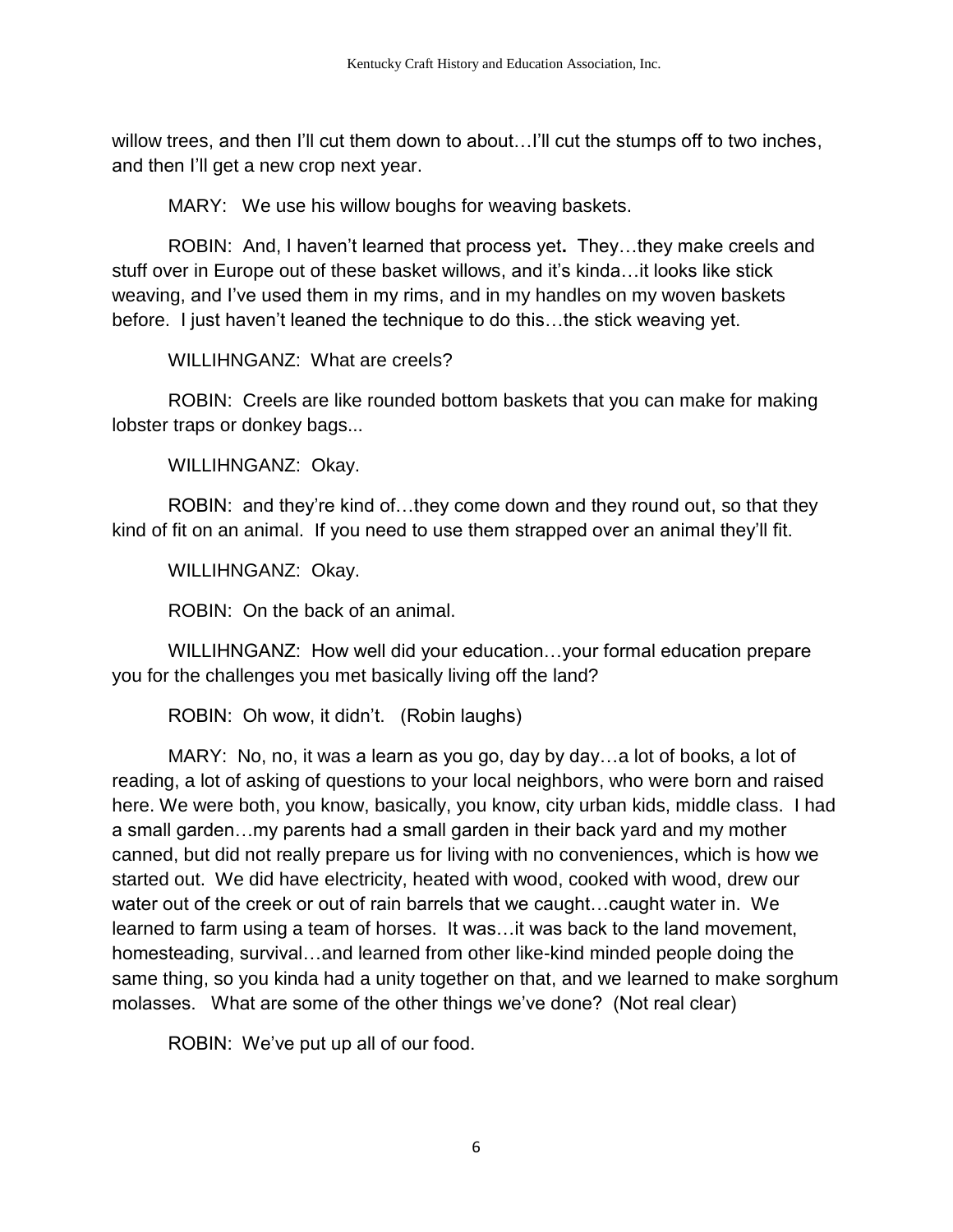MARY: We learned to slaughter a pig by reading the book with one person reading the instructions as the other person did the step. So, we learned as we went. It wasn't something that we grew up with.

WILLIHNGANZ: Was this an organized community, locally, that you came into, or was this just people who happened to be on the land that you moved into…their neighborhood, and picked up from them what you could?

MARY: Yeah. More like that. It was not organized but it was...

ROBIN: We were part of…

MARY: …a migration point I guess.

ROBIN: We were part of the back to the land movement, and there were several people that were in this area looking for land, and purchasing land, when we moved here. And, it came down to where we all had to ask each other questions in order to get by, you know. And, I mean, how did you do this? How do you split your firewood, you know, and we had to just give each other, you know, what works best for us.

MARY: Now, I was a girl scout...

ROBIN: And, I was a boy scout. I was a life scout actually. You know, I knew how to how to tie a…

MARY: We could make a camp fire. (Mary & Robin laugh)

ROBIN: I could tie knots and build fires.

WILLIHNGANZ: Well, those are important things to be able to do.

ROBIN: They are.

WILLIHNGANZ: Well, in the development of your craft work, did you basically learn this as you went, and sort of develop your own style? Or, did you study books to try and find a more traditional style? Did you borrow from other artists? Did you have mentors?

MARY: You start out with tradition, and there is…there's always a method, but then, after you've learned your basic skills, I always say the same thing. In a recipe follow the steps, 1-2-3, and then make it the first time according to the instructions. And then, you adjust it to suit your own personal taste or style, or I…preferences and it doesn't…it's not always the same. Each time you make it it's a little bit different, or it gets a little bit better. As your creative juices start to flow, then your imagination expands and new ideas come in and you try that. To me, it's an always growing and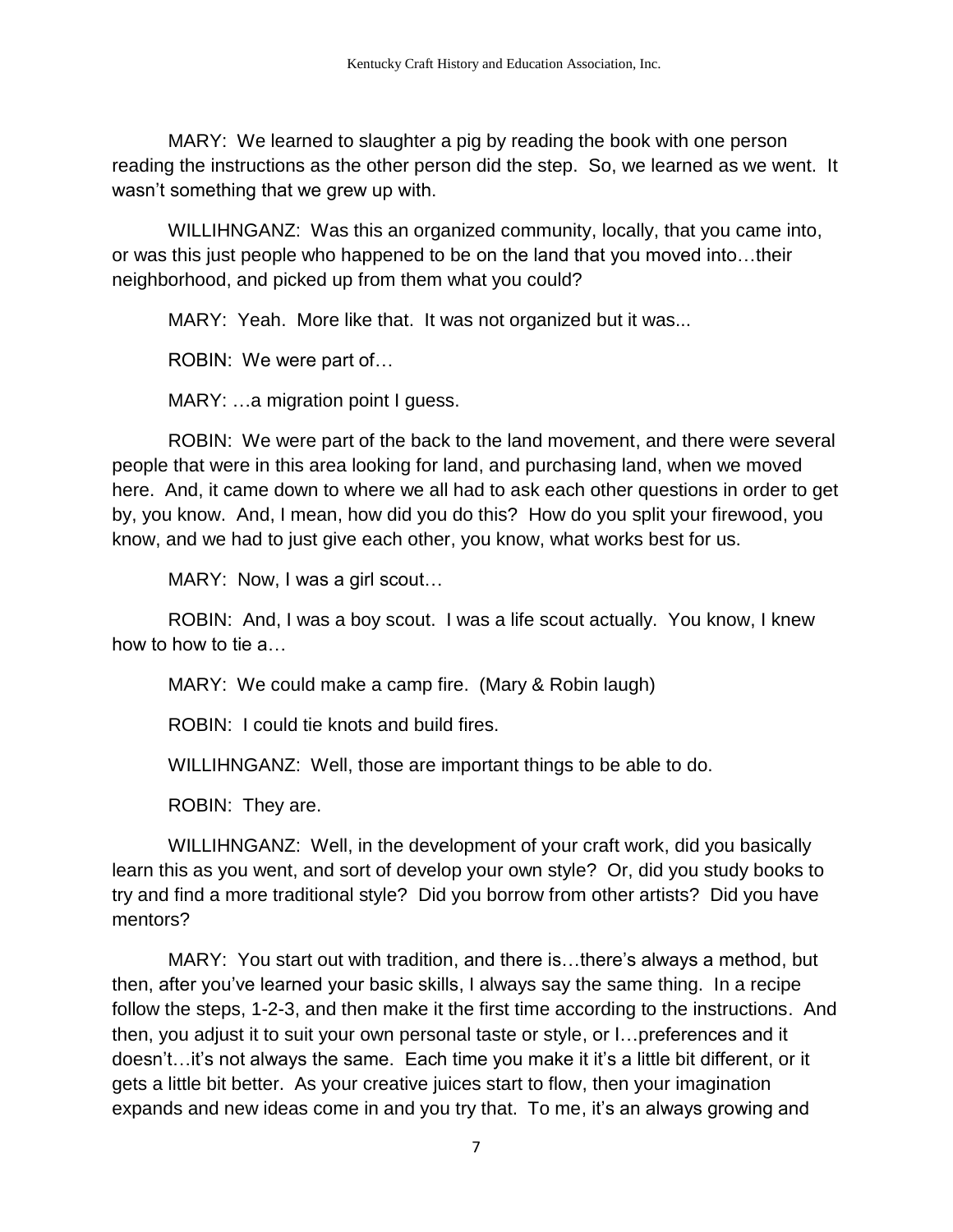evolving technique or method, you know. You've got to learn your basic skills first, and then from there, it's up to the individual's imagination. And, the more you do it, the more proficient your skills become, until you've totally mastered that art form. And, I think, a lot of time you find artists or crafts people will, at that point, they become bored with it. And, they move into the next phase, or to the next art form, because they have mastered this one medium over the years.

WILLIHNGANZ: So you did not go that route. You've pretty much stayed with your medium.

MARY: Well, we've done a lot of different things over the years, yeah right.

WILLIHNGANZ: Now. You got involved with the different craft organizations, Kentucky Craft Marketing and Kentucky Guild after you'd been doing your crafts for some years is that correct?

MARY: Yes. I like to say we started in the crafts before it was really…the beginning of the movement…early 70's was when we came in to it. There weren't a lot of craft shows in this area. We could just take an Indian blanket, and just shake it out on the city park, and just lay your wares out, and sell off of it…didn't have to be organized. Then, at that point then, people started organizing craft shows and advertising, and we started participating in those. At one point we probably did close to twenty-four crafts shows a year, which meant you were always on the road. You'd be on the road three or four days. You'd come home, hurry up, and make some new inventory, and then hit the road again. This was how you sold your wares. While you're at craft shows, then you're approached by shops…dealers, who ask if you wholesale. At that point, you have to make a decision on whether or not you want to wholesale to one, but that expands your marketing. They do the selling for you. From there…then at that point, I guess, we got the Kentucky Crafts Marketing…was developed, and we joined up with…juried into their program. They started hosting wholesale/retail trade shows that we participated in. Their advertisement went out to shop owners, to buyers. When you start wholesaling, your marketing expands greatly, it's not just locally. You can go statewide then it's your border states. From that…to the Kentucky Craft Marketing they did workshops, they taught us skills…

ROBIN: Marketing skills.

MARY: Marketing skills. They…a lot of…they held our hand a lot I think, encouraged us to grow, to make it a viable economic income for you, not just a hobby. This could be a full-time profession. We…they opened a lot of doors for us, helped us build that self-confidence. We started doing international trade shows in New York City, Boston, Philadelphia, Atlanta, Kansas, to where we were meeting with…if you went to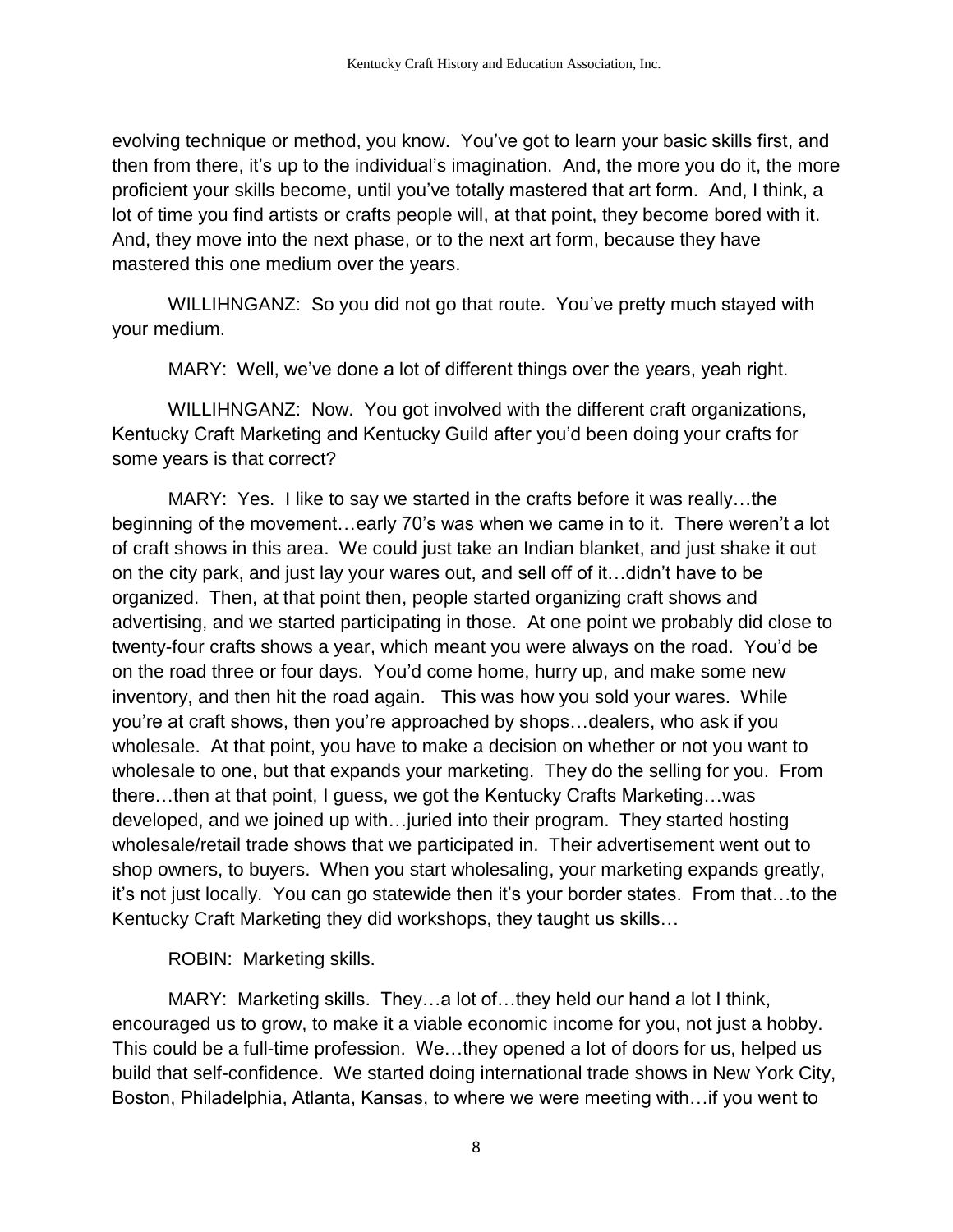New York, you had the potential of meeting with over fifty thousand buyers in one week… international through that. We started exporting to France. We were featured in Elle magazine…

ROBIN: France, we went to France.

MARY: At one time, Japan, England. I don't know that there's a state that we haven't shipped our crafts to over the years. We were…we have supplied…probably one of the biggest things we probably did, is that we sold to QVC telemarketing. Now we have never had television in our life, and we still don't have television. And so, when they first approached us I had no idea…I thought they were yanking my chain, pulling my leg. QVC… you sell over TV…this is not real. What do these…how dumb do these people think I am? And, people said, "no man, this really happens". So, they took me to the hotel room, and put the QVC channel on and said, "Look. This is what they're talking about". So, QVC had never tried hand crafts before. They were, of course, more into giftware items, but this was Phyllis George Brown…had been talking to 'em, she was a big promoter of the crafts fair in Kentucky. And so, she was…brought them to us, and anyways. So, we said, okay, I will give this a try. Anyways, we had a…we determined…we sold them some corn shuck swags. That was what they were interested in, and then these corn shuck swags…anyways, we said, okay, that we can do 750 of them. That meant making twenty thousand corn shuck flowers…had six weeks to pull it off. We had about twelve people working for us making corn shuck flowers. We mortgaged our farm to finance it, and we worked up to about 20 hours a day for six weeks and pulled it off. We turned the barn into a shipping warehouse, had to rent cube trucks to haul all the boxes out of here…out of the holler, and stuff to get it to Lexington to the shipping ports, and stuff. But, that was a very interesting experience to do. It was that, that made us decide that we didn't like business at that level, that it was interfering with our lifestyle, and that we would curtail back a little bit. But, we sold to some national chain stores for a while, catalog sales…had it built up pretty big. But, when you live as remote as we do then it was…we were working twice as hard for that dollar as if we lived in an urban area where things were…

ROBIN: Access to shipping was easy.

MARY: Access, or to suppliers, or all those things. So anyways, now we just do what we can handle ourselves and...but after 27 years, no after 30...oh, I lose count…anyway it's a long time, we have been in business for 37 years…yeah, doing this…

ROBIN: Yes.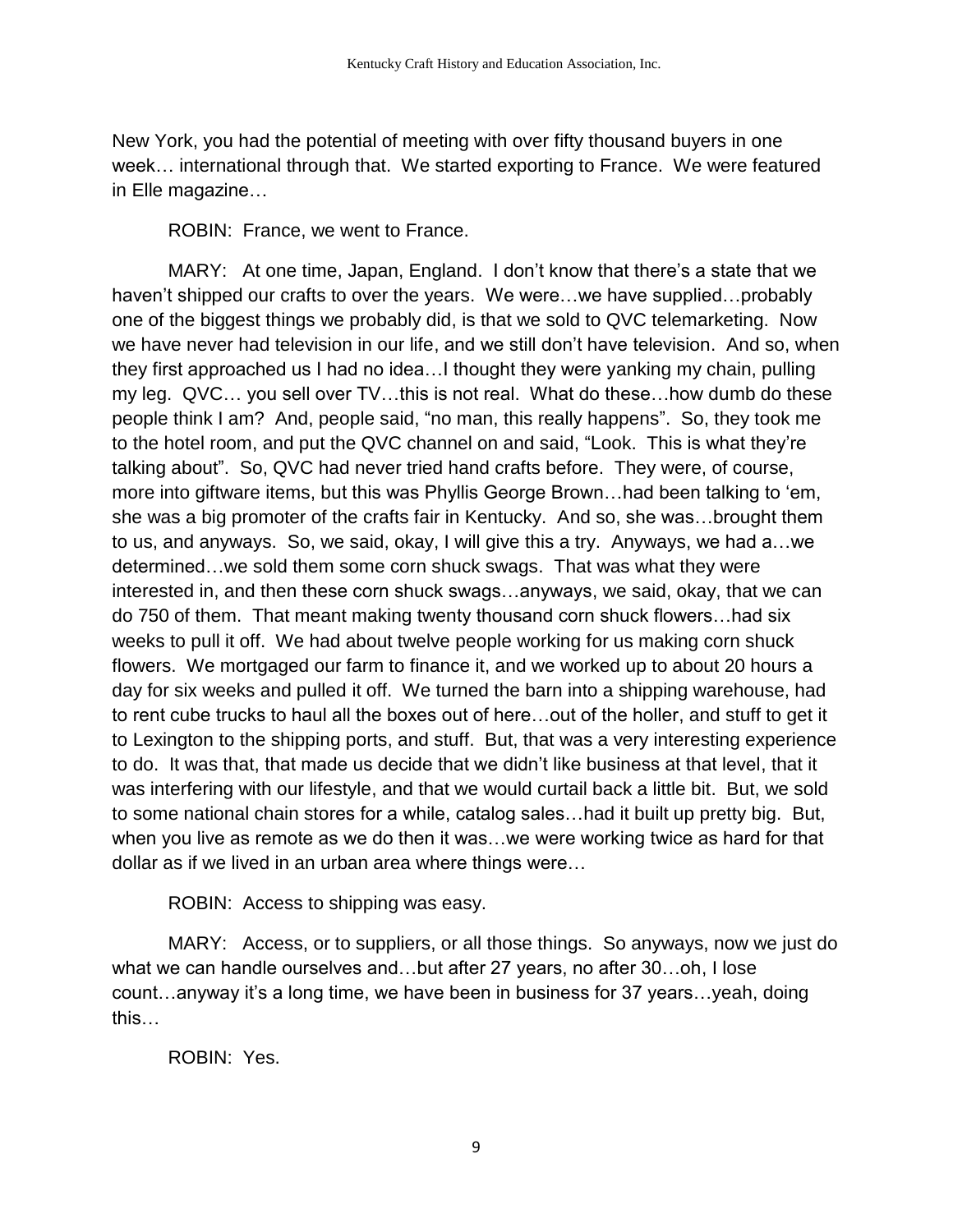MARY: We are…I like to think that we are on the waning years of that, not building up, but tapering down to what is a lot more comfortable at this point in my life.

ROBIN: As far as QVC went, what we found out working at that level was that you become…you become management and you never make the craft again. You instruct other people how and when and where, and to do with the product each step of the process. And then, you have to run around and buy materials, and order them in. And then, you have to deliver them all out again, and it became…it was…it was relatively a no hands-on operation at that point. It was all telephone, transportation, and whatever.

MARY: Well, and you feel like you become a human machine, to when you make twenty thousand corn shuck flowers that all look the same. And, you lose that creative spark, so anyways, its…

WILLIHNGANZ: Tell me some more about being members of the Guild. What was that like for you?

MARY: Well it's a wonderful acceptance, a stamp of approval that you have been able to pass their stringent jury standards to become part of a state program that is there to promote their artists and craftsmen.

ROBIN: They're fine artists and craftsmen.

WILLIHNGANZ: Did you get turned down the first time you applied?

MARY: Yes.

ROBIN: Oh, yeah. I think we got turned down three times.

MARY: There's very few people who ever pass it because it's...

WILLIHNGANZ: Yeah. I've talked to probably dozens at this point, of members, and it seems to be a point of pride how many times you got turned down. And you came back anyway, just kept knocking on the door till you got through.

ROBIN: Well, and they would give you some quality control points that you would have to redo. And, you would redo those, and then those points would change just a little bit, just enough to just get you off the picture. And then, you'd go back home for another six months and you'd try again.

WILLIHNGANZ: Well. I'm sure that every jury, the juries on an applicant is different than the previous jury.

ROBIN: Yeah, they are.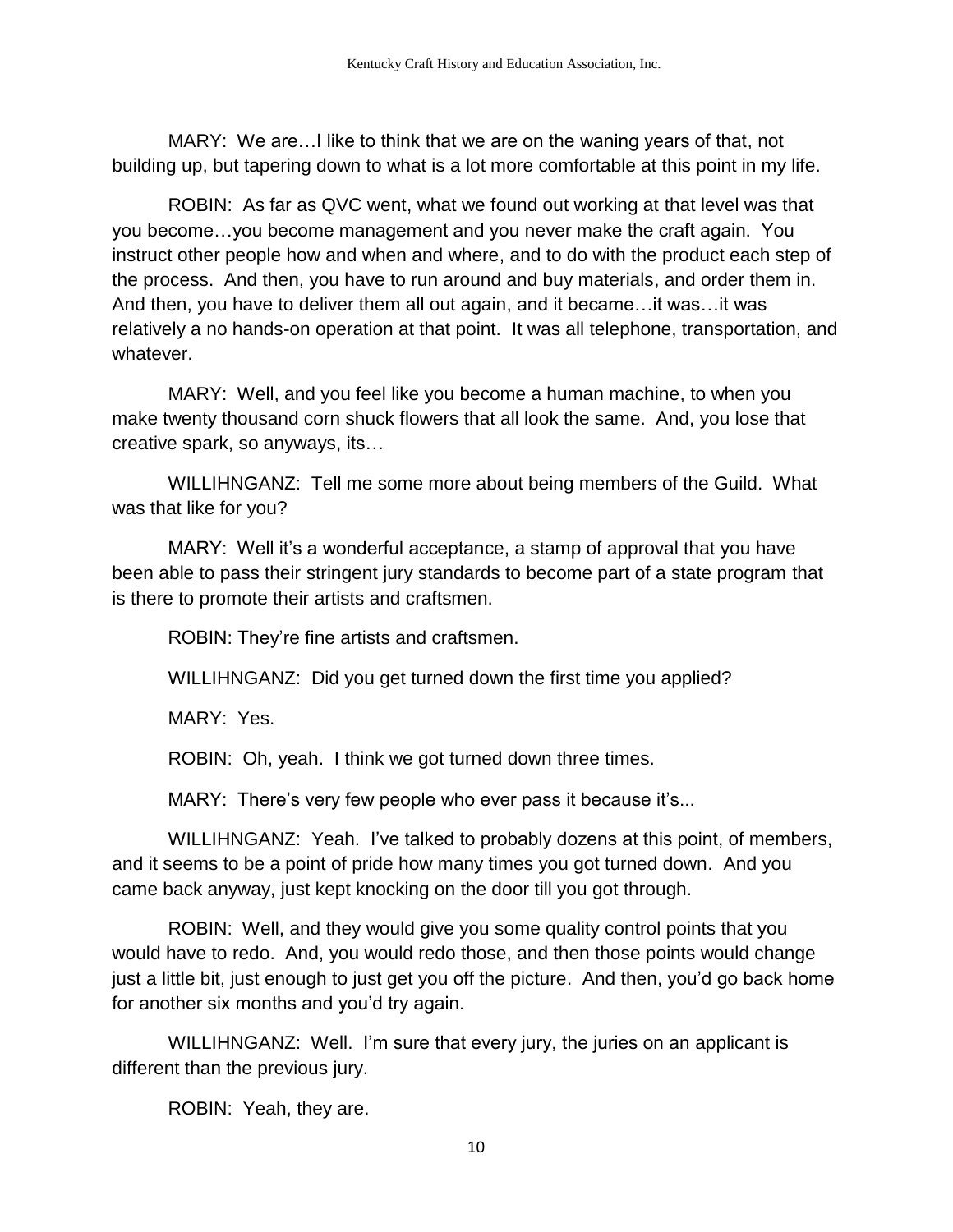WILLIHNGANZ: They have different members who may not even be people that are expert in your particular area. I don't know how many corn silk artists there are around. I don't know what that populous would be.

MARY: Well, it wouldn't have to just necessarily just be a corn shuck artist. It could be a fiber artist…someone who understands fibers, because corn shucks is a fiber. So is a basket. It...It's made of fibers, too. So, if you are a master within fibers you can relate. I have also served on that jury for about the last ten years myself, and it's…it's interesting. It's challenging to judge someone else's work, and then I have served for mentors…to those who haven't passed it, but are good enough that you want to encourage, you know, they're almost there. Tweak it just a little bit, and stuff. So give them that encouragement and make suggestions for them to try again.

WILLIHNGANZ: Now, the mentoring program…is that fairly recent with the Guild?

MARY: Yes, with them as well as with the Kentucky Craft Marketing Program. Offering those who, as I say, they are almost there, they almost pass, they miss it by a couple of points, and each one does it a little bit different. And, I've served as a mentor for both programs, and its…you want these people to re-jury, to try it again. And I…to just tweak things a little bit sometimes. Maybe they didn't quite understand what it was being asked of them, and so they mis-submitted for that jury session, or something. And it…it's the same way when you try to jury into a craft show, the competition is very stiff anymore, and each…each show is looking for something a little bit different. The more you know about 'em…you know what they're looking for, the more you can target what you enter into it…you submit for that jury process. I don't know, but you don't necessarily always get into the show the first time around either.

ROBIN: Right, right.

WILLIHNGANZ: When…when you started up in the Guild, did you get into any of their programs, their marketing programs, or what not? Was that important to you?

MARY: Their marketing program is their shows. At that time they were doing two shows a year at the Indian Fort Theatre in Berea…

## ROBIN: In Berea.

MARY: That has evolved. There are no more shows at Indian Fort Theatre. They do one in downtown Berea, and they have a new indoor show in, coming up this year in Western Kentucky in a convention center in the spring. So, that's a new venue that they're going to try. There's just…there's so many shows anymore. Competition is very stiff…which one you even want to do when you have so many multiple choices.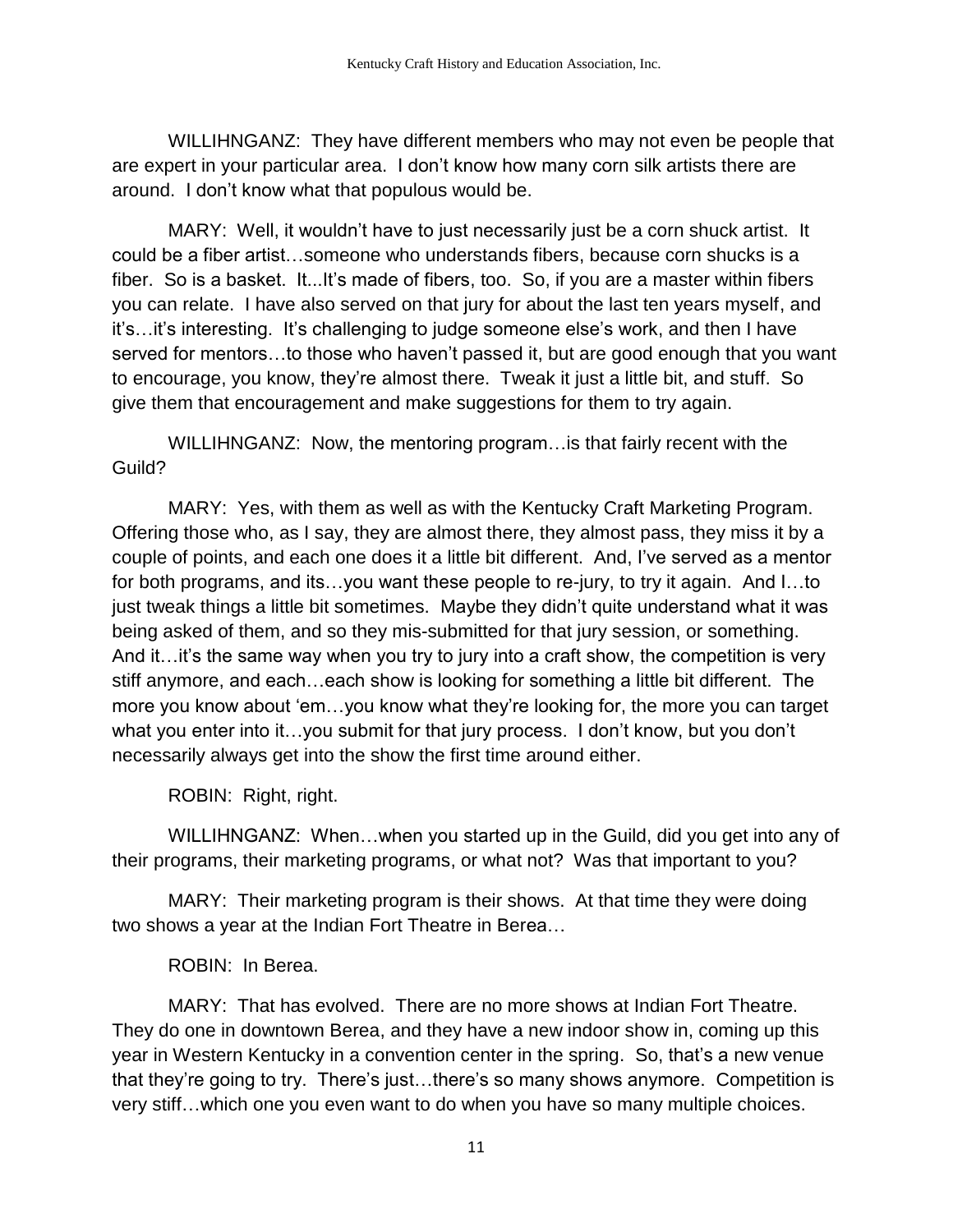Thirty years ago there weren't that many shows, and, of course, there's a lot more artists and craftsmen today to fill those slots…nationwide even. We always found the further away from home we went, the better our sales were. So, when I would go into Connecticut or Massachusetts, New York…people would look at me and say, "Wow! You're from Kentucky". They must really be good…"you came all this way for a craft show". You know, so they wanted a piece of you. And, that's a sales technique. You're not just selling product, but you're selling yourself. So a piece of yourself goes with it. The average customer wants your story. How you...how you made it or how you came about learning that art form, because when people come into their home, and they say, "Oh, wow! This is…oh, I love this angel". You get to tell the story. "I met the neatest people. They came all the way from Kentucky. They live back in the middle of the woods". Whatever, but anyways, so, as I say, a piece of you…a piece of us is in everything that we make, and a story that needs to be translated to that buyer, and then that…its added value it makes it a lot more valuable. If not, you could just go into any store, Wal-Mart or whatever, and buy, and it just becomes another ordinary piece that doesn't have a story to about it. Yeah, I got this at Wal-Mart, but now this…yeah…I got…

ROBIN: Yeah. Speaking of stories…reach over there and get that basket. This is a sales technique that I use a lot, and Craft Marketing taught me this sales technique. And people always come up and ask what these series of holes is. They look like cigarette burns. And, this is the inner bark of the poplar tree. This gray's the inner and outer part together. So, I have shaved this off of the bark, and what's underneath that you can't see in the gray bark. You might see an itty-bitty pin hole in the gray bark, but this is the healing effect that takes place after the pileated woodpecker eats the bugs out from under the bark. And, I don't get much of this bark, but when I do, I try to show it off a little bit. So that's just a story that goes along with this basket, and it's a real…it's a real eye catcher to some people. And, the store owners, of course, come in and take the same basket. And, they can tell the story of how these little brown dots got on this bark. So that's…that's an advantageous to them and… (Talking softly not able to understand) …

MARY: That's something that Craft Marketing has done for us as an artist or a craftsman. We are good at visioning, and creating, and working with our hands, and our imagination. But, we are not sales people. And that's probably the hardest part of our job as an artist…is to be able to sell your work so you can live off of it. So you can afford to make more, and they've…so they've taught us techniques. Another piece of value is, that every basket is signed, dated, numbered. It adds value to it, to the person. It's not stamped "Made in China" with that little sticker that you peel off or something. So anyways, those are some of the things that I give Craft Marketing, the Kentucky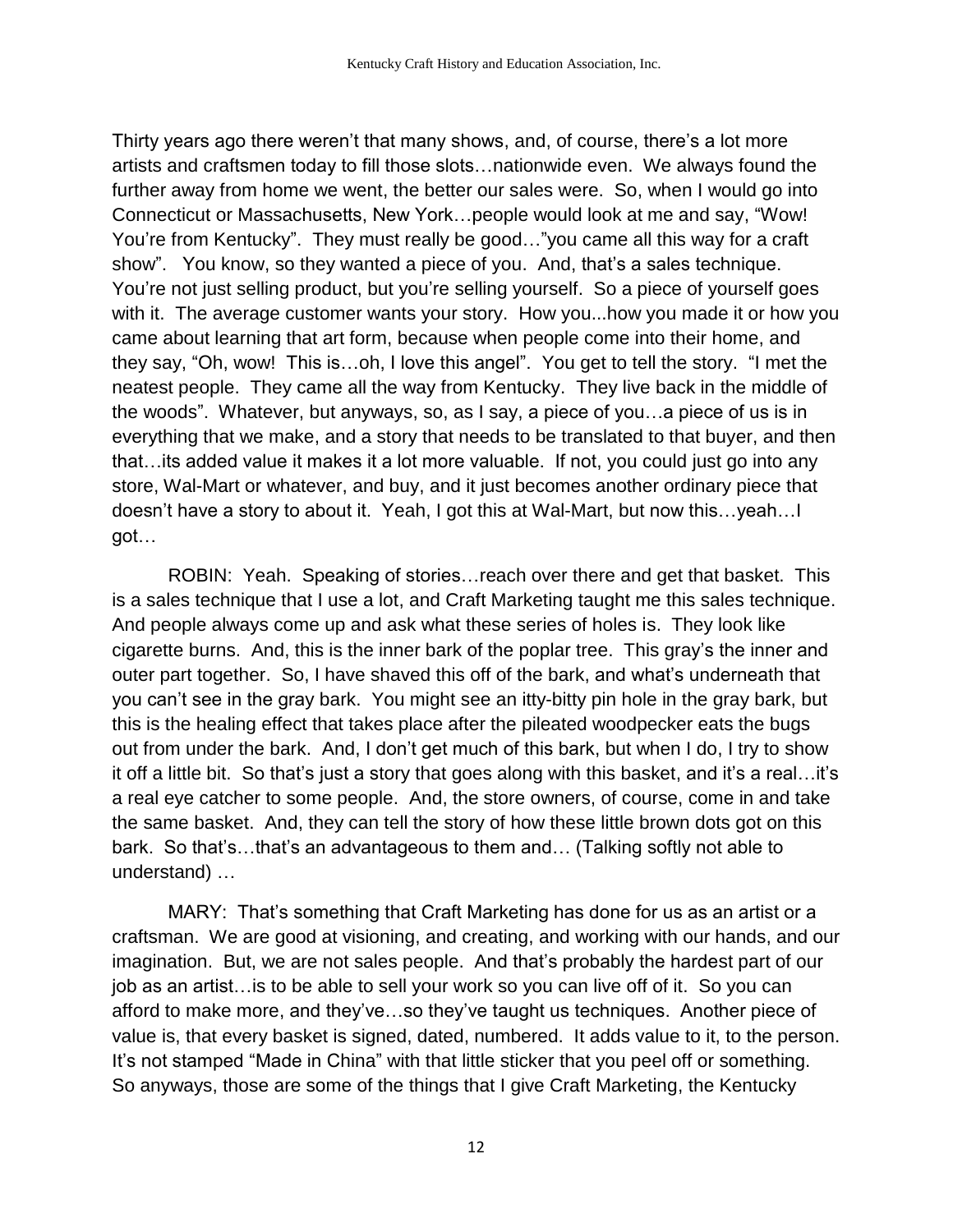Craft Marketing Program credit for doing for us…is teaching us how to do those skills. They worked with us to teach us how to export…

ROBIN: They taught us how to…they taught us how to do price points when we were selling candles.

MARY: Right, wholesale-retail pricing through many of their workshops. I know when we were exporting you have to deal with wire transfers. We live in a community where's there's three thousand people. We have a little local bank. And, we went to them, and they didn't have any idea. They'd never done that before, and so we learned together. I mean it was just putting one foot in front of the other. We know it's done. Let's try it, you know. Let's just go. So, it's just...it's a, you know, one foot in front of the other most of the time, and we learn as we go. It's not as though you come up against a wall and say, "Oops. Got to turn around and go the other way". It's you learn to climb over it or to tear that wall down and move forward.

WILLIHNGANZ: Now, have you marketed any of your products through the Kentucky Museum of Art, or the Artisans Center here?

MARY: Yeah.

ROBIN: Yeah. We do…I do quite a bit. My business is through the Artisans Center at Berea, and I've sold some stuff up in Hindman at their Artisans' Center as well.

MARY: And, you're talking about the Kentucky Museum of Arts and Crafts in Louisville.

WILLIHNGANZ: Yes.

MARY: And, that program also started up at the same time that the Kentucky Craft Marketing Program did, with Phyllis George. And, I believe, we were the fourth person ever juried into that program. So, for years we sold quite a bit to them…did a lot of their corporate sales. So, we'd get large orders of baskets for corporate gifts and stuff. At this point we've not had a lot to do…involvement with them in recent times, and a lot of it's just because there so far away from us. And so, we've not really been involved much lately.

WILLIHNGANZ: Now, you've also been involved Mary, with the administration basically, of the Kentucky Guild of Artists and Craftsmen, and tell me a little bit about what that history of that organization has been like.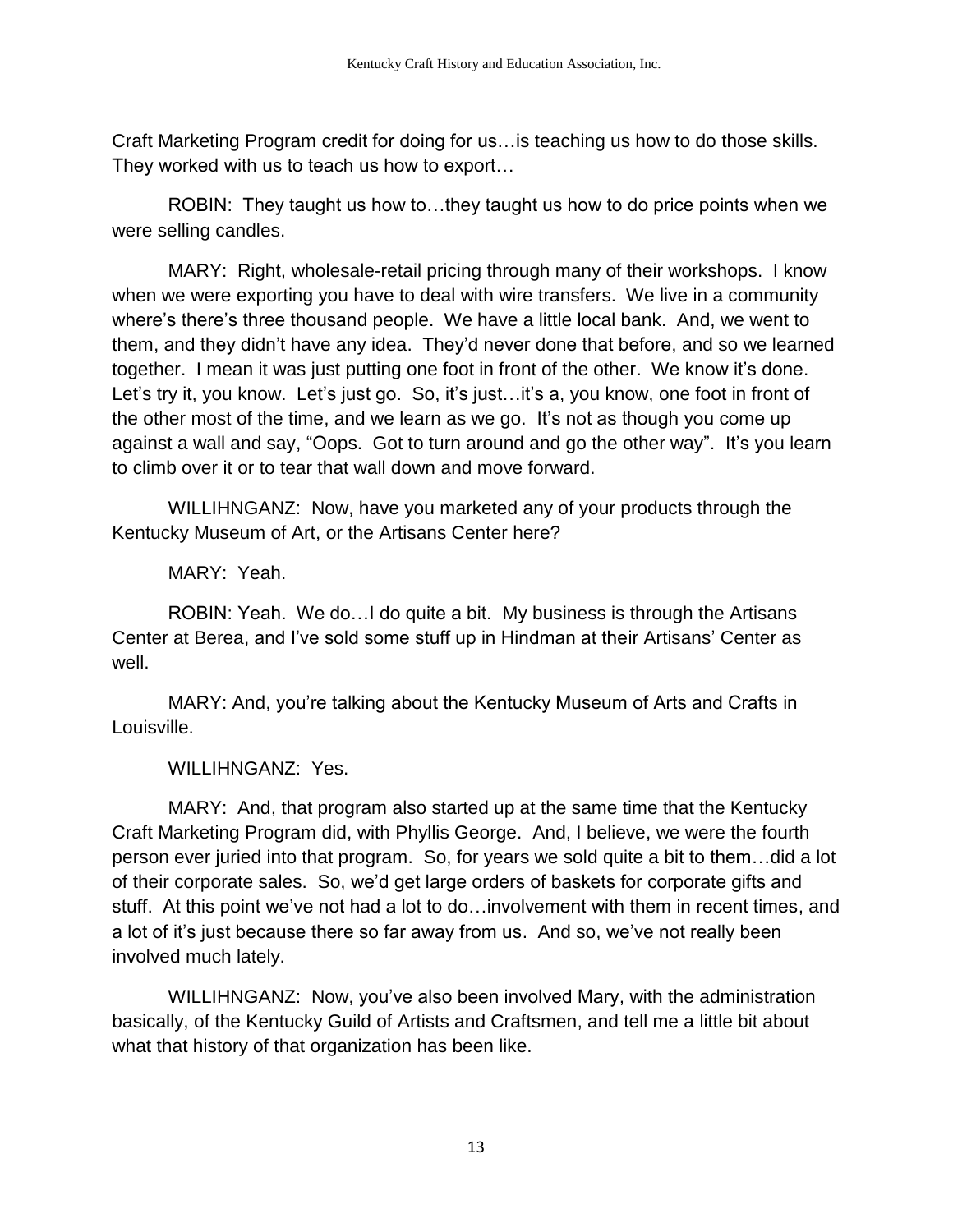MARY: It's been up and down over the years. That organization, in like 1961, I believe…and it was kind of a partnership with the state of Kentucky and the community of Berea, with the college there. Anyways their thing…main goal was to be supportive of the artisans and craftsmen, and also education. They started out with a train museum, and that had exhibits in one train car and working…hands-on working studios in another. They had train directors, and these were people who actually lived and traveled on these trains. And, they took the exhibits into the community. It was a way of getting arts out there, sharing that especially in remote rural areas of Eastern Kentucky. Then fairs were developed at the…in Berea at the Indian Fort Theatre. This gave an opportunity for their member artisans and craftsmen to sell their wares.

ROBIN: They had a storefront in Lexington as well.

MARY: Yeah. They had a store front for a number of years in Lexington, again trying to promote their artisans, workshops, exhibits, now traveling around the state. I became involved as a board member in the late 90's, and I have served about ten years. I spent three years as vice-president, and another three years as secretary. I came onto the board, filling an unexpired term of a board member who had moved out of state, and so, served about seven years on the board total. And, from there, I have served about six years on an advisory board for them, just trying, so as new boards come on they have somebody that I can tell them a piece of the history, so they don't have to reinvent it or do it all over again, so there's some continuance to that.

WILLIHNGANZ: Looking at your history, it also seems like you've been on other boards dealing with the arts, and have had some here...I don't...it's Estill Arts Council, I didn't, I don't even know where that…

MARY: Estill and Irvine is in Estill County, okay, (Willihnganz laughs) and so I have always felt that, we've been in Irvine 35 years, and always felt that Irvine needed an Arts Council. And, worked for years talking it up, and finally we were able to organize one. I think it's about eight years ago, about 2000, with help through the Kentucky Arts Council. And anyways, we organized an Arts Council here. The mission is to promote and support the artists with…along with the community partnerships and to bring arts into the community. As a small rural community without public transportation, you have to go out to find the arts, except for some of the small local things here, so…anyways that's been our mission there. So, I was on that founding board to do that, and I continue to serve on that board of directors. Since we now have a community chorus, we do an annual craft show. We do an Artists' Spotlight, a couple of Artists' Spotlights a year…

ROBIN: And, we do that show at the golf course, the…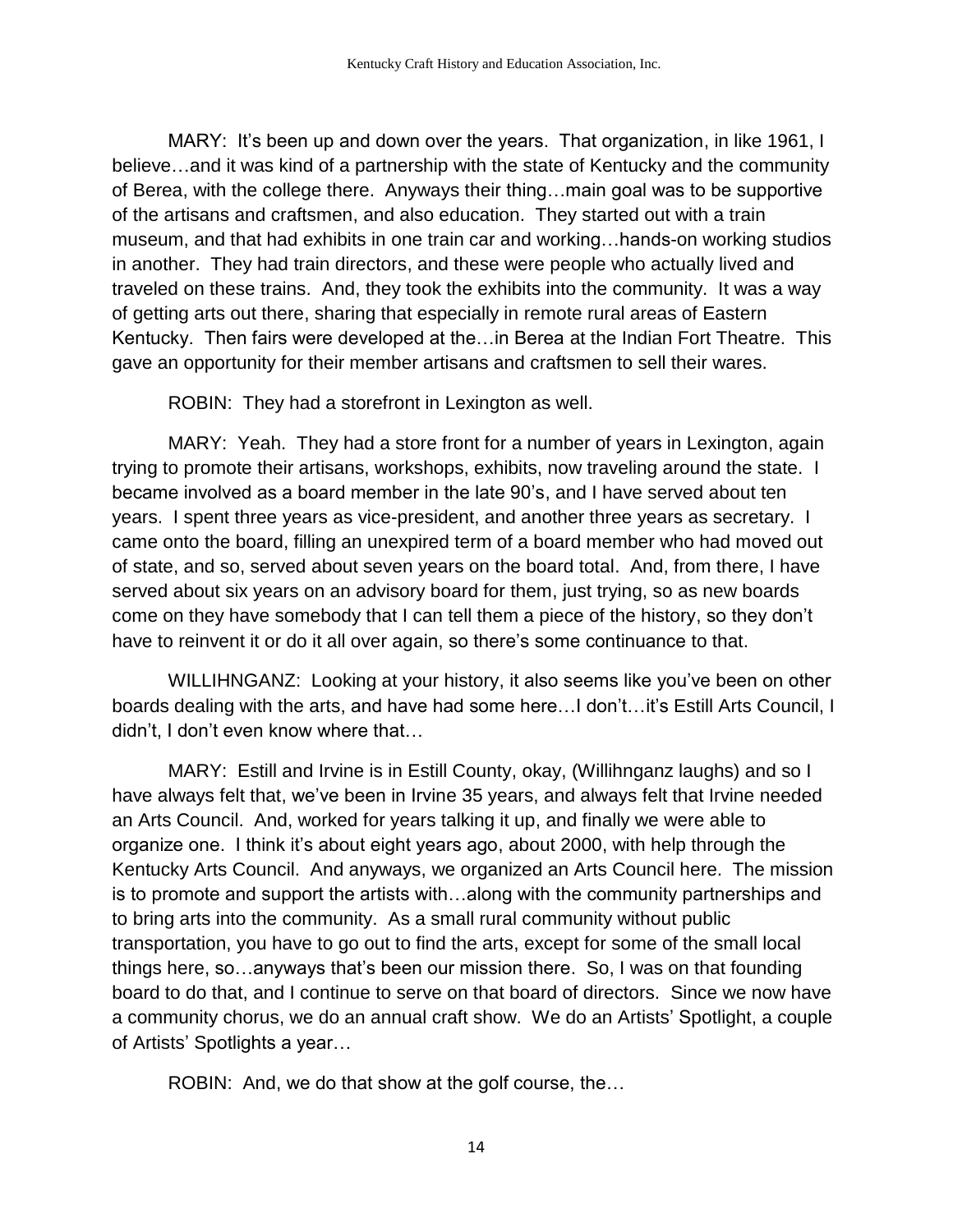MARY: That's the Artist Spotlight…

ROBIN: Spotlight.

MARY: So that we're bringing artists into the community from surrounding communities as well, and just making arts available to our community. We bring in artists from throughout the state for performances, and try to do it at either no cost or very low cost. Grants enable us to bring arts and promote the arts here, and these grants come…the grants I'm most familiar with have come through the Kentucky Arts Council. A lot of their funding comes through the National Endowment for the Arts, which is our federal program. Anyways, it's...and it kinda helps filter that money down into local communities. That's where the federal government gives dollars to the state governments, and then the state governments give dollars to the local governments, as in each county, our community organization. You do have to be a non-profit 501C3. This is...you do...there is...it's a competitive application process. It's not money that's just given to you. You do apply for it. There does need to be a plan, a mission behind it. You are accountable for all those dollars. You do have to match those dollars with local dollars, so that you're getting community buy-in, whether it be through businesses, or through individuals. And so, to me, I see it as not a negative influence, but as a positive direction to assist and aid you in what your local mission is. If it had not been for those state dollars, that state program, that state support, we would not have an Arts Guild here locally. The Kentucky Guild of Artists and Craftsmen…they get dollars, they get grant dollars through the Kentucky Arts Council. It is a way that…to help disseminate federal dollars, and those state dollars, so that individuals are touched a lot more. And, not just large urban areas, which seem to have a lot more support for the arts. If you look at the city of Louisville or Lexington, where they have large universities which have dollars for arts and more, they're readily accessible a lot of times. In the early 70's and 80's, if we wanted anything cultural, we had to leave our own community for it, so, and then you had transportation costs, and a lot of people don't have or don't have...can't afford to do that, or so they're limited. We used to have to transport our children by bus into Lexington to see a play, or into the University of Kentucky, or Eastern Kentucky University. Today these grant dollars, through the Kentucky Arts Council, help us bring those plays into our local community, so that more children can see them. You don't have that expense then, of bussing out of town, which means you have to provide a meal. Which it just....you know, dollars are better spent that way. So, I say nothing but…no, I don't think of it at all as a negative influence.

## WILLIHNGANZ: Okay.

MARY: A lot of the…I am a community organizer. I like to be involved, I like meetings. Most people think I'm nuts, but I like meetings. I get a lot out of it, and I like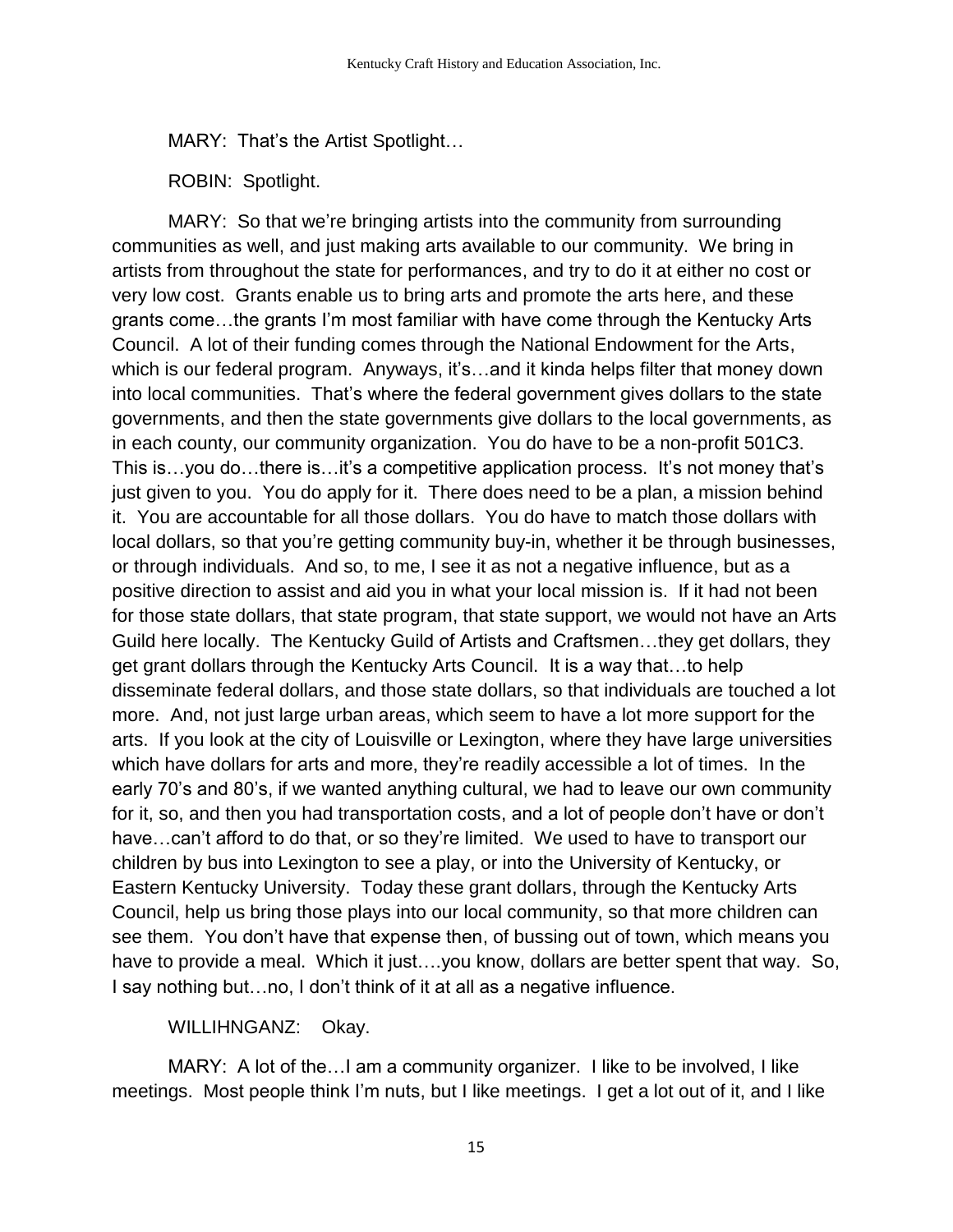to do grassroots movements. I serve on the advisory…artists advisory board for the Appalachian Artisans Center, which is in Hindman, Kentucky in Knott County. I've been on that board since the conception of that. That was a state mandated budget item when Paul Patton was in, again trying to bring arts into the rural Eastern Kentucky areas, out of just the urban areas. Get that support out there for those artists in those remote rural areas. But, I've been on that board now for ten years, I think so. There have been other organizations that I've helped found, and incorporate. Some of them have served their purpose and are no longer in existence. And, that's a positive thing. It's the way I see it. They were there to support regional communities, and (unintelligible) what grew out of that was now each community has its own arts council. So, you didn't need a regional group so much. It was just kind of a stepping stone to get to that next level.

WILLIHNGANZ: I've heard it argued that promoting craft work is a way for us to assist the people who are in Appalachia, who don't have means to get themselves ahead economically. And, I've also heard it argued that it probably has no impact whatever on those individuals. What do you think the impact of craft work and promoting it?

MARY: People in Eastern Kentucky?

WILLIHNGANZ: Mmhuh…

MARY: I think it's huge, and if nothing else, it gives them pride. And, when you give somebody pride you enable them to grow, to get out of that slump. Eastern Kentucky has been slandered for a long time. In the news, they always show the worst of it, and I do think of it as a third-world country. It's very different, it's very unique, it has its own dialect, which is beautiful. The people have…there lives are so rich, because they have had to live off of the land, or get by, or make do with what is available them. One time, thirty years ago, we could not drive in this road that we live on. It's still a gravel road. We had to walk two miles in, or we had a team of horses and a sled, and we would walk in and hook it up, and then drive it up to pavement and pick up the supplies that we hauled in. It was not easy to access services, materials, and stuff. But take, for instance, quilting…it is a very traditional craft, but it was born out of necessity for warmth. People of Appalachia never threw anything away. There was a use for something. If it…if you wore out your overalls you didn't just throw them away, you could stuff a hole in your log cabin with it, or you could cut out the better pieces of material and start piecing it together and make a quilt for warmth. That was the beginning of quilts, and today we have beautiful designer quilts that are the envy of everybody, that cost large dollars. This was something that the Appalachian people did every day of their life, out of necessity, and it has become a very popular trend. They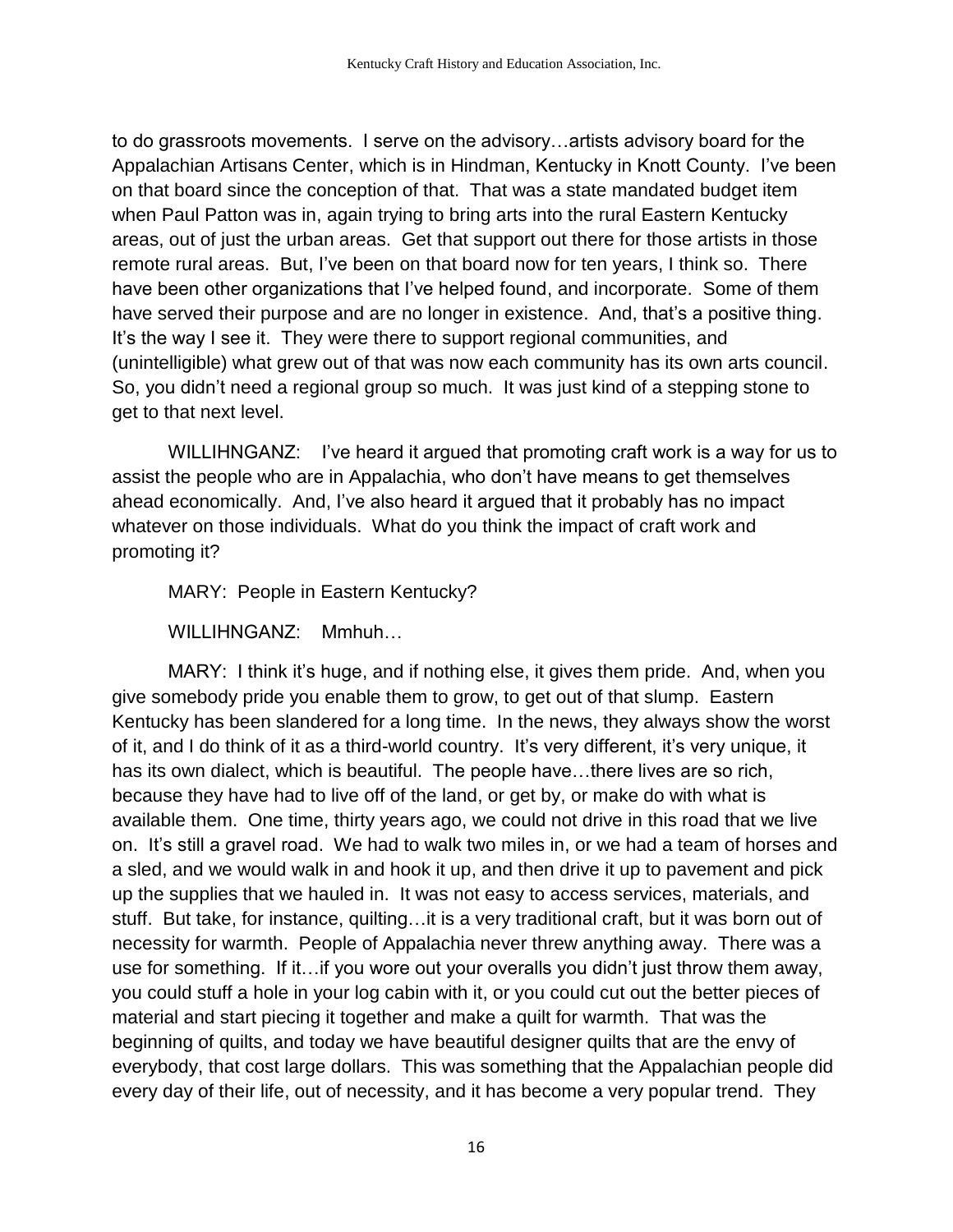should have a lot of pride in that. We put bottoms in chairs, out of hickory bark, that are woven; this was something that the Appalachian people did out of necessity. They made their chairs, they wove their seats. Baskets…they wove baskets so that they had a container to put their potatoes in, or to gather them, or to haul their milk in from the barn. It just, you know, the corn shuck dolls came out of, they didn't have…

WILLIHNGANZ: Toys…

MARY: A toy, it was a toy for their children, they were made that way…I said earlier that the American Indians taught the pilgrims how to make it. I still run into people who talk about how they played with corn dollies when they were children, and how they were made. Dye…you can dye them with natural dyes. Today I use fabric dyes to dye my corn shucks but…

ROBIN: You have used the natural materials.

MARY: I have used, uh huh…

ROBIN: You used the walnut hulls and the root barks.

MARY: Yeah, onion skins…

ROBIN: Onion skins.

MARY: Beets…

ROBIN: Beets…

MARY: A lot of different things. So it was there…they just…well just a rich culture and…so…is see, that when I came in and I want a…came into this area and wanted to learn these traditional crafts, and the fact that I can take them outside of Eastern Kentucky, and sell them, and people want to buy them, and that I've employed a lot of these people here, same way with the baskets. Sometimes, I think that over the years we've employed everybody that lives on the mountain, and from when they were young teenagers and needing a few bucks for whatever, and I've had senior citizens. And they take a lot of pride, they were excited that they were part of that, and that somebody thought that what they had grown up with and done every day of their life…that somebody else valued and was willing to pay dollars for.

WILLIHNGANZ: Wow, maybe you could show us a couple examples of your work there.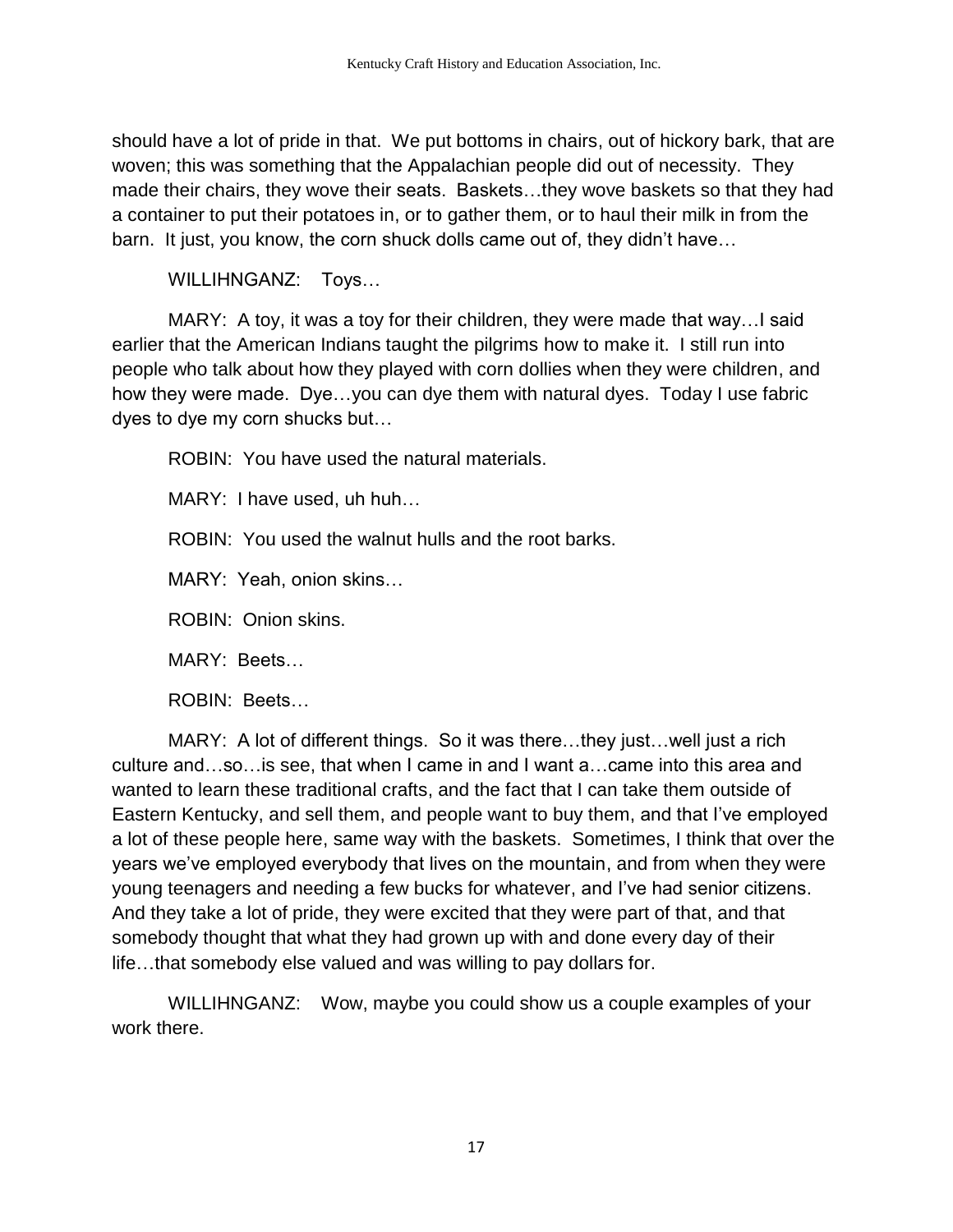MARY: Well these are some of the flowers. This is a daffodil. This is a dogwood flower you can see that like, I have dyed. This is a natural corn shuck here I have dyed yellow for the daffodil, dye pink for a pink dogwood, the green for the leaves.

WILLIHNGANZ: You use glue to hold those together?

MARY: No. They're tied. I use a strong quilt... like a quilting thread. Each individual petal is tied…hand-tied on, so it's secure. I can't pull it out. It's stuck in there. If you squeeze what I call the hip…you can't squeeze it. It's very hard. That is another test to see how well it is tied together. If it's soft, it's not tied very tight. The stem, this is a wire that has been wrapped with floral tape. This is kinda my work station in here. These are bundles of died corn husks. I have a dye pot on my wood heat stove. I heat that water up to boiling point, put my dye in to it, then add the corn shucks to it and let them…I dye 'em at least a shade darker than what I want, because when I take them out and they dry, they're gonna be a little bit lighter than that. Then, when I go to work a corn shuck I have to wet it, and stuff, but I've got baskets back here filled with the dyed corn shucks. These are small angels. These evolved out of…I had a lot of scrap left over from making my larger dolls or angels, and the flowers, and so I started using the scraps to make these smaller ones. And, they became such a popular item that now I have to make scrap to make 'em, and I'm averaging about seven hundred or so a year of these…this is…I'm gonna say that the small ornament angel is the most popular item that I have at this point.

WILLIHNGANZ: Now, how do you get them to stand up like that, they...?

MARY: I use a curling iron, and I love these modern inventions. At one time I used to hand curl everything around my finger or a pencil, to get the curve in this, but today I use a curling iron and I shape that. I do go out in nature and I'll look at a daffodil. Around this area they call 'em Easter flags, because they come up at Easter time. Different communities, they're jonquils, they're buttercups, they're daffodils, and I find it interesting when I go into different communities or states…what do you call this flower (unintelligible-mumbling) call 'em but I study them. I'll take them apart. I make patterns that I cut out of cardboard or plastic for the petal shape, and then I cut out a lot of pedals and tie them onto the stem on that. This, this corn shuck doll here, she has a broom, and I grew the broom corn. The stem of it is a twig from, I believe, it's actually a redbud tree, that I went out and cut the stems off of. I do not have any faces on my dolls. That is very traditional. The American Indians believed that if you put a face on a doll, that a spirit would enter that doll's body, and you didn't know if you were going to get a good one or a bad one. So to protect yourself, so to protect yourself, you did not put faces on your dolls.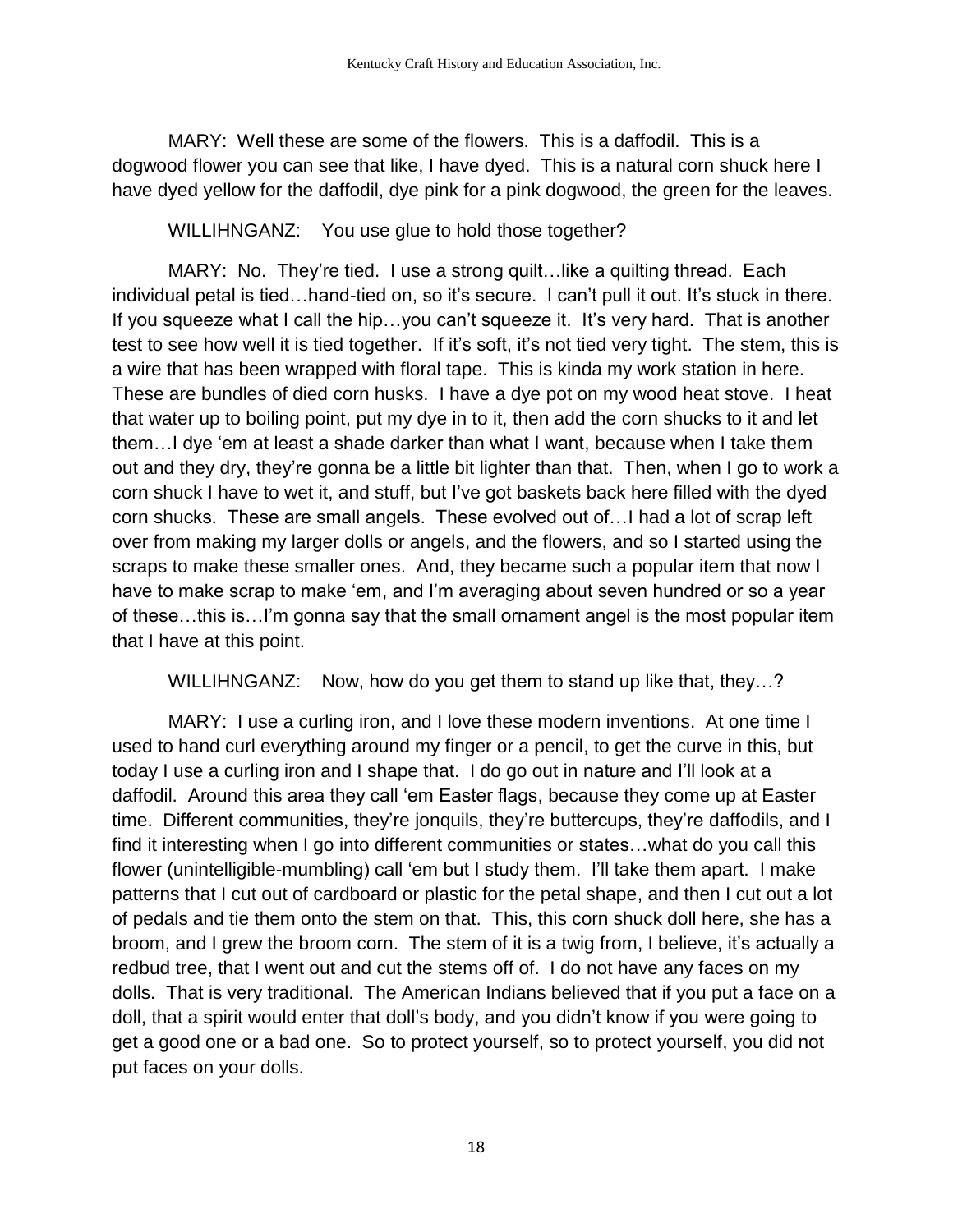ROBIN: First moved here we would hang out and strip willow trees down by the river, and then we would cut these coils of bark off the tree. And then, we'd hand shuck the outer bark off, and then take scissors, and cut these strips. And then, roll these strips up and hang 'em in the barn. And then, we'd have these basket parties where we would all get together and throw them in a swimming hole, throw these rolls in a swimming hole. And then, we would sit around the swimming hole, and we would fish out these rolls of bark, and weave these baskets. And, of course, we're using this one to store canning rings. But, this is one of our first baskets here. This basket's probably, I don't know, thirty-five years old.

MARY: Could be.

ROBIN: And, this is another one about the same genre. I believe we made this one while we…

MARY: It's dated I think.

ROBIN: This one is…

MARY: Does it have a date on the bottom?

ROBIN: This one is…I don't see a date, if it's on there it's…yeah it's on there…

MARY: It's just faded.

ROBIN: It says Mary Reed, I don't know…

MARY: This one says '85 here. I don't think one…

ROBIN: I think this one… (Missing part of sentences they are both talking). This one's not even dated. But we…I believe we made this basket primarily, right after we got into the juried session of Craft Marketing, and this one is about the same genre this ones about, that says '85. That's '85 on that one. And then, I've taken my share of workshops. And, I took a white oak work shop from some excellent basket makers in West Virginia, and they taught me how to...we took this all the way from the tree. In fact, we went out into the woods, harvested the tree, the white oak tree. And, we brought back four logs that were about five inches in diameter. And, they were about six feet long. And, we rived all of the materials out of these logs to make these baskets. That work shop, and that work shop, lasted about five days. I have sixty-two hours in this basket. It's my first white oak basket I ever made and I, let's see I dated that and it is a…2004. So I made this five years ago, four and a half years ago. And then, I went to another work shop in Cincinnati or in Northern Kentucky, and we used traditional reed to make the baskets out of, and the guy teaching the work shop ran out of materials.